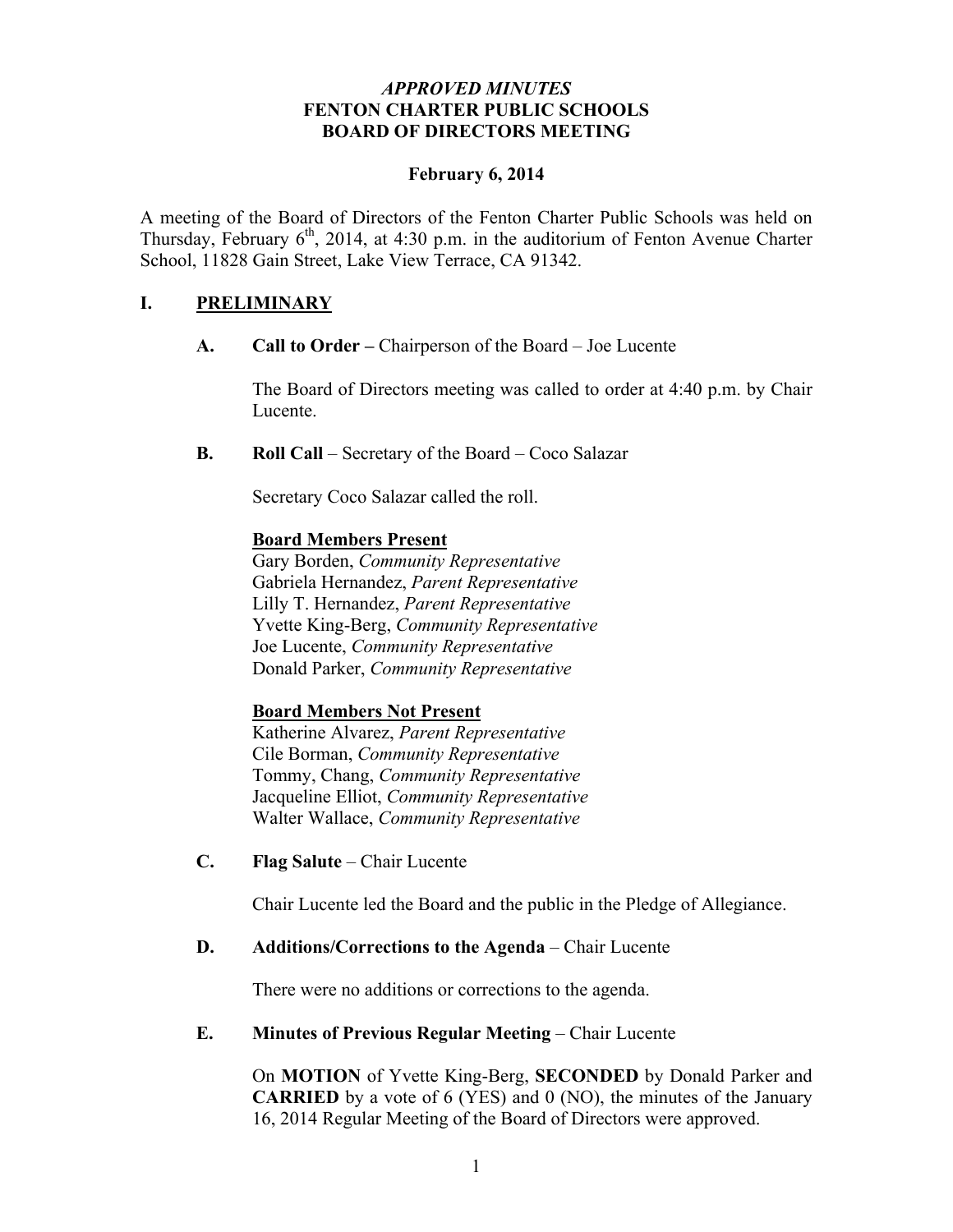### **II. COMMUNICATIONS**

#### **A. Presentations from the Public** – Chair Lucente

There were no presentations from the public.

#### **B. Committee/Council Reports**

Minutes of all meetings held by any committee and/or council were sent to the Board Members prior to this meeting.

There were no further reports by committees/councils.

### **C. Treasurer/CFO's Report -**

Glenn Benitz, CharterWorks Accountant and the Controller for FCPS, presented the December financial statements including cash flow positions for the three schools, profit and loss statements, revenue, expenditures and a year-to-date projection for the Fenton Charter Public Schools for the remainder of the school year.

### **D. Directors' Reports** -

Fenton Avenue Charter School – Michelle Rappino, Director, reported.

Fenton Primary Center – Richard Parra, Director, reported.

Santa Monica Boulevard Community Charter School – David Riddick, Director, reported.

#### **E. Executive Director's Report -**

Fenton Charter Public Schools – Irene Sumida, Executive Director, reported.

#### **III. CONSENT AGENDA ITEMS**

- **A. Recommendation to receive and file "Certification of Corrective Action" submitted on behalf of Fenton Avenue Charter School and Fenton Primary Center**
- **B. Recommendation to receive School Accountability Report Cards (SARC) for Fenton Primary Center, Fenton Avenue Charter School and for Santa Monica Boulevard Community Charter School**
- **C. Recommendation to approve Fenton Charter Public Schools E-Rate Technology Plan**
- **D. Recommendation to receive grant awards for FASEL and STEM charters from the Public Charter School Grant Program (PCSGP) for \$575,000 for each school**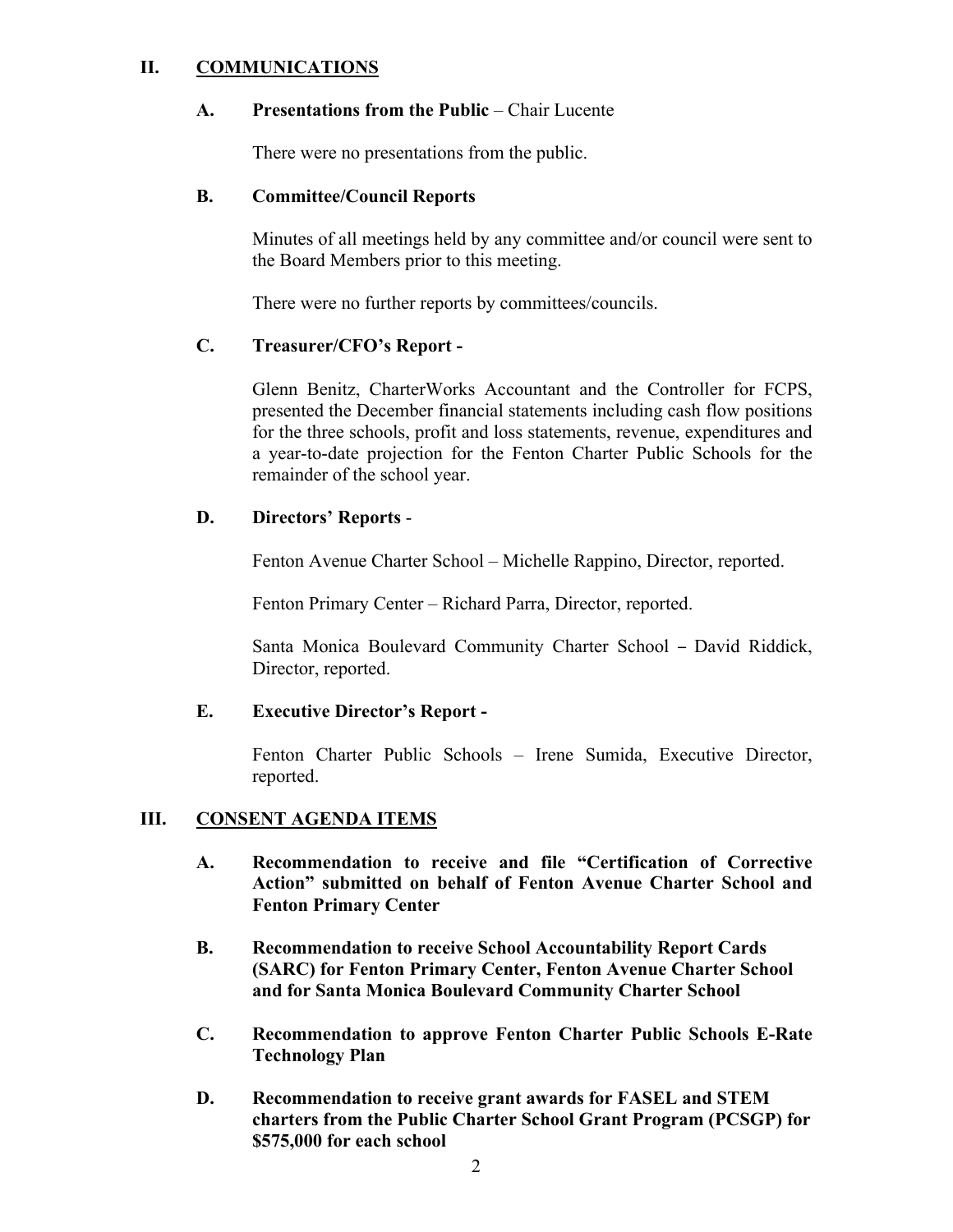On **MOTION** of Donald Parker, **SECONDED** by Yvette King-Berg and **CARRIED** by a vote of 6 (YES) and 0 (NO), the consent calendar was approved.

## **IV. ITEMS SCHEDULED FOR ACTION**

## **A. Recommendation to approve Board policy for the operation of the Fenton Charter Public Schools' Family/Parent Centers**

On **MOTION** of Gary Borden, **SECONDED** by Gabriela Hernandez and **CARRIED** by a vote of 6 (YES) and 0 (NO), the recommendation to approve the Board policy for the operation of the Fenton Charter Public Schools' Parent/Family Centers was approved.

# **B. Recommendation to approve revised method for calculating final evaluation ratings for administrators**

On **MOTION** of Gary Borden, **SECONDED** by Yvette King-Berg and **CARRIED** by a vote of 6 (YES) and 0 (NO), the recommendation to approve the revised method for calculating final evaluation ratings for administrators was approved.

# **V. ITEMS SCHEDULED FOR INFORMATION**

**A. Process and procedures for determining teacher assignments for 2014-2015 school year**

#### **B. Draft of school calendar for 2014-2015 school year**

*These were information items and no action was taken.*

## **VI. CLOSED SESSION**

Chair Lucente made the following announcement:

"The Board of Directors will now be moving into closed session to discuss matters described in Section VI. Matters to be discussed are those permitted by Government Code Sections 54956.8, 54956.9, 54956.95, 54957, and 54957.6 – personnel, litigation and/or real property."

The Board of Directors convened to closed session at 5:37 p.m.

#### **A. Personnel**

## **B. Real Property**

The Board of Directors reconvened to open session at 6:20 p.m.